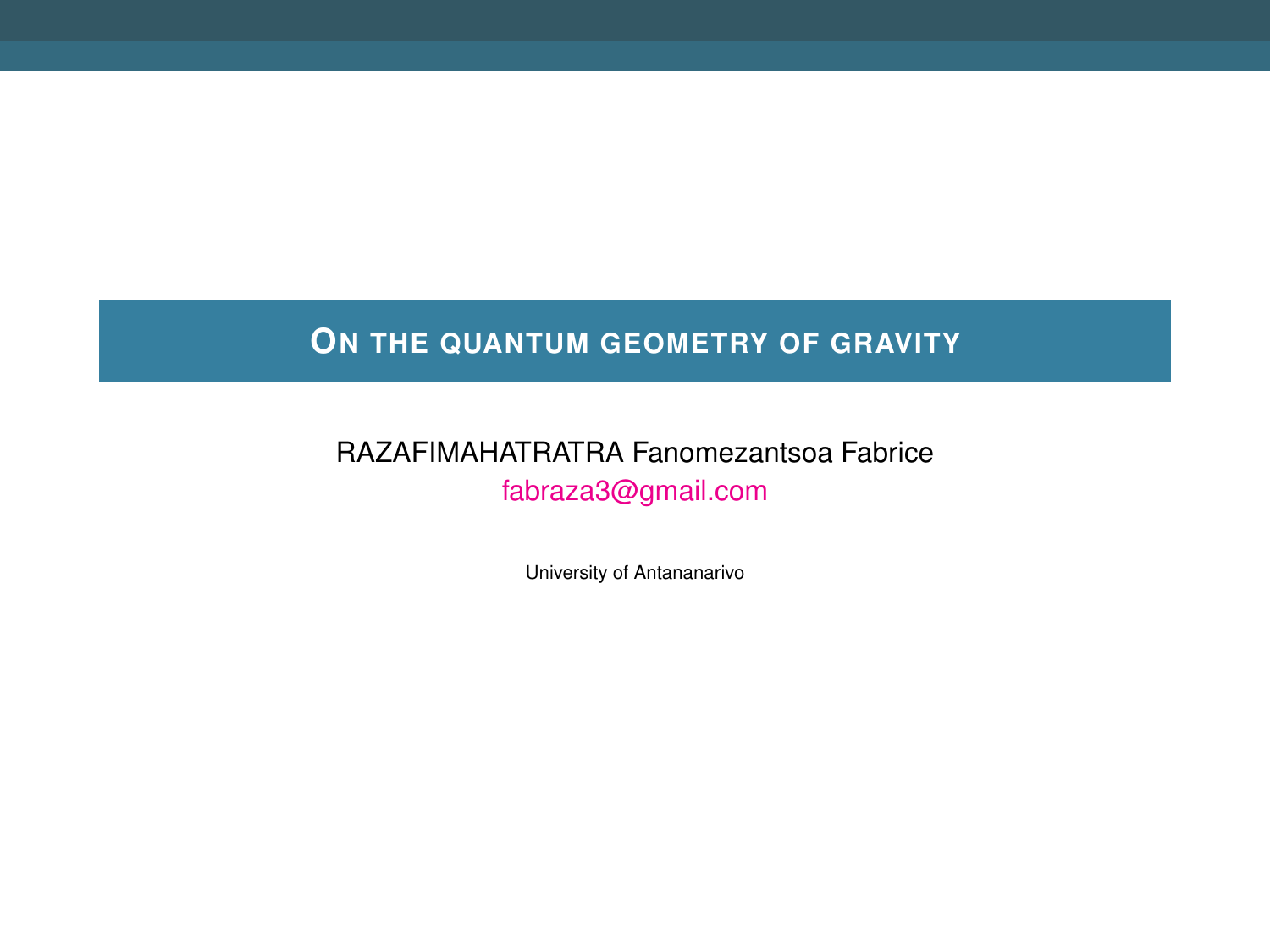- Analogy of the algebraic deformation of classical mechanics to quantum mechanics
- Describe algebraically the gravity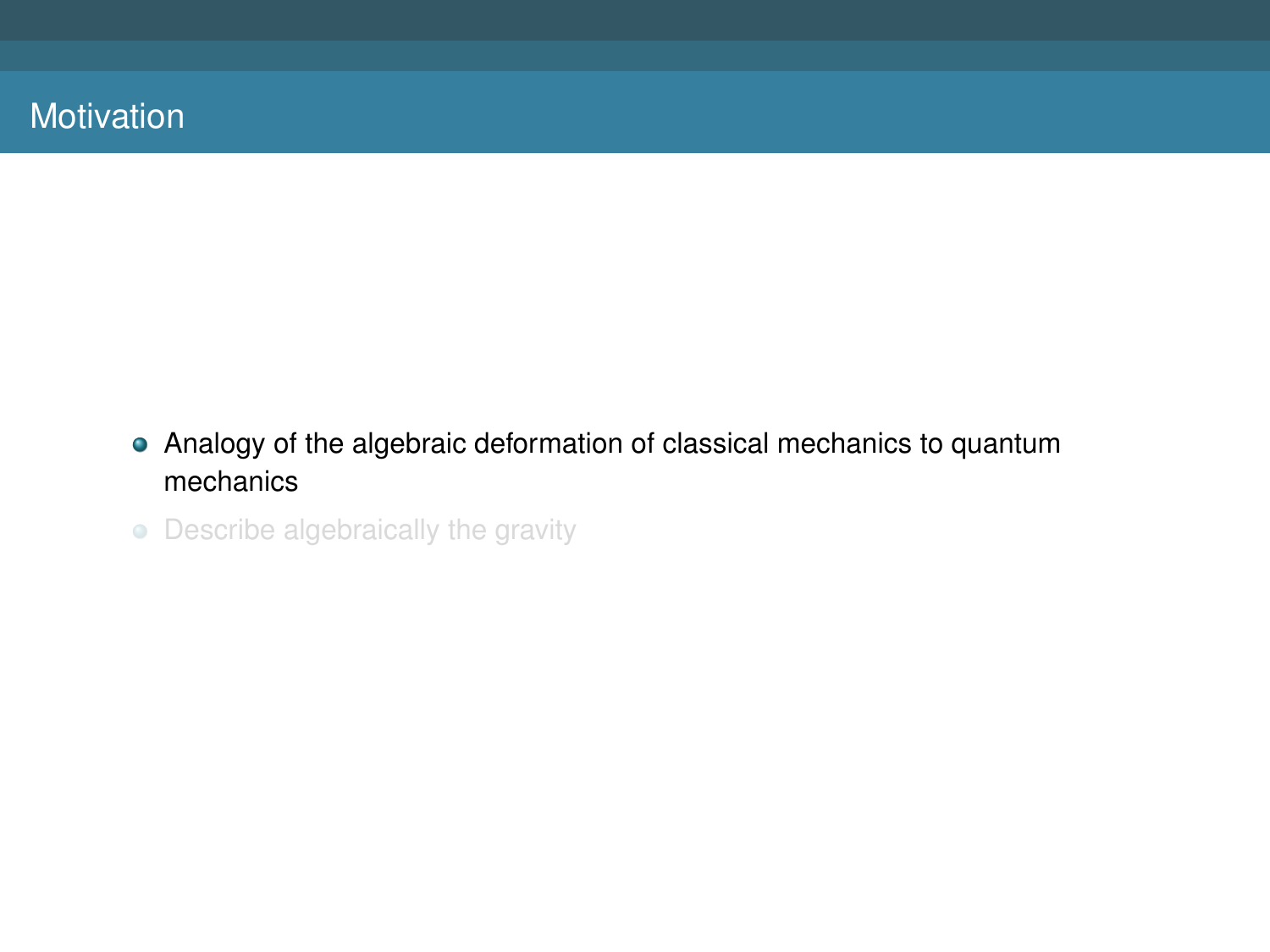- Analogy of the algebraic deformation of classical mechanics to quantum mechanics
- Describe algebraically the gravity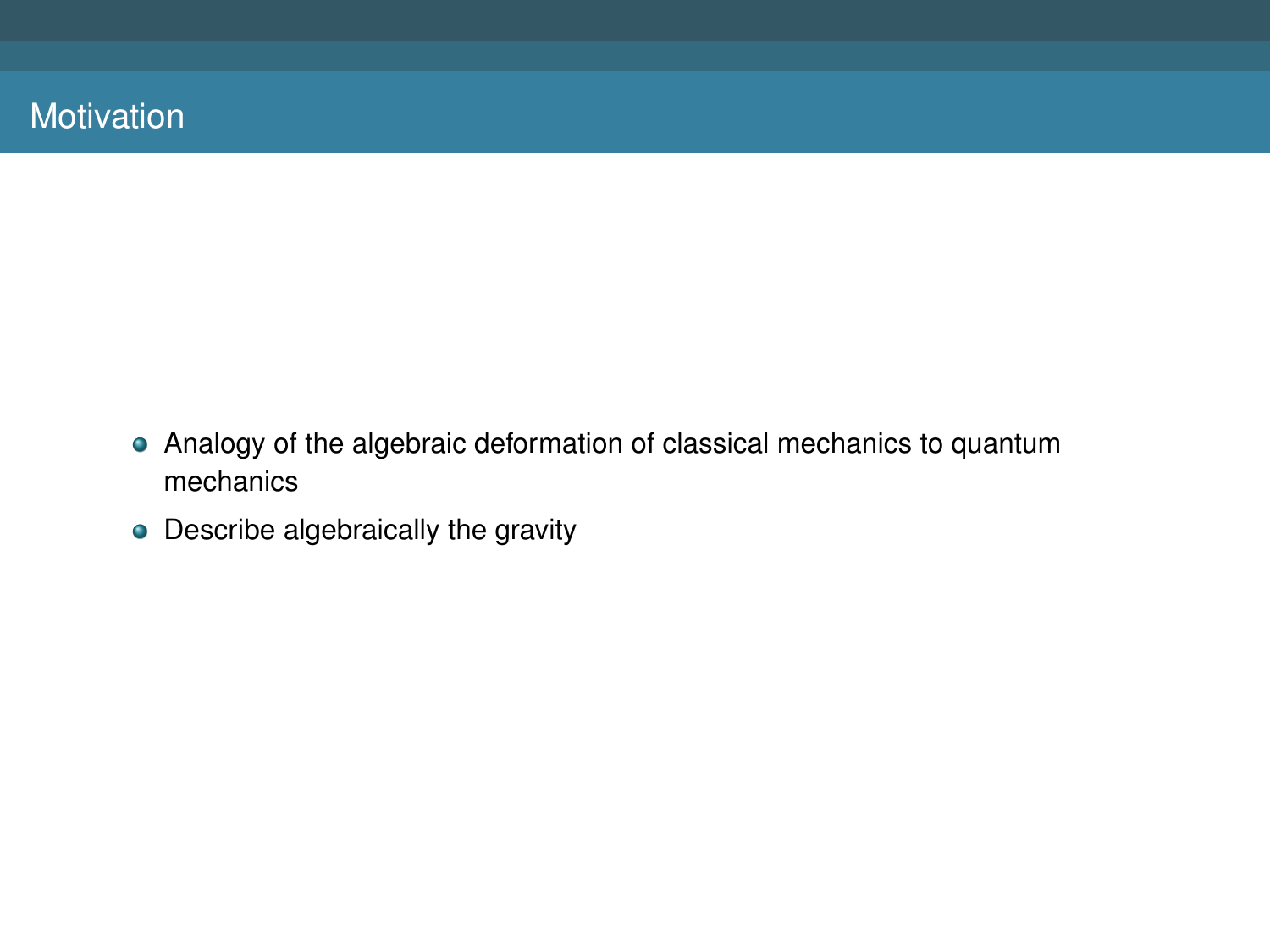$\mathbb{K} = \mathbb{R}$  or  $\mathbb{C}$  is a field.

#### Definition (Algebra)

An algebra $(H, +, \cdot, \eta; \mathbb{K})$  over  $\mathbb{K}$  is a ring  $(H, +, \cdot)$  and an action of  $\mathbb{K}$  which is compatible with both the product and addition.  $(H, +, \mathbb{K})$  is a vector space and the product is  $\cdot : H \otimes H \to H$ . The unit axiom is expressed as for  $h \in H \eta_h : \mathbb{K} \to H$  such that  $\eta_h(\lambda) = \lambda h$  for  $\lambda \in \mathbb{K}$  with  $\eta_{1\mu} = \eta$ 

The associativity of the product and the unit element are expressed as the following commutative diagrams

<span id="page-3-0"></span>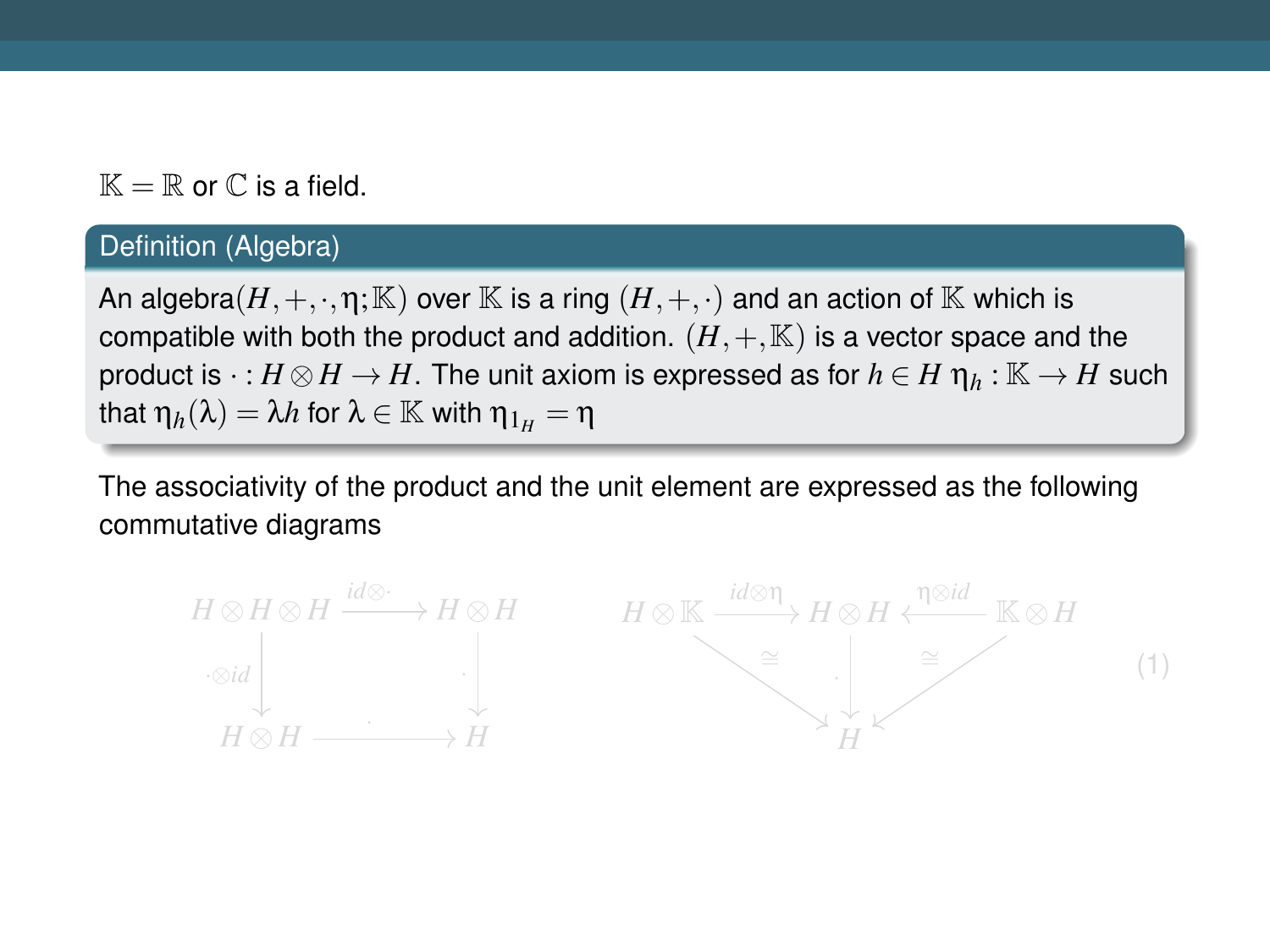$\mathbb{K} = \mathbb{R}$  or  $\mathbb{C}$  is a field.

#### Definition (Algebra)

An algebra $(H, +, \cdot, \eta; \mathbb{K})$  over  $\mathbb{K}$  is a ring  $(H, +, \cdot)$  and an action of  $\mathbb{K}$  which is compatible with both the product and addition.  $(H, +, \mathbb{K})$  is a vector space and the product is  $\cdot : H \otimes H \to H$ . The unit axiom is expressed as for  $h \in H \eta_h : \mathbb{K} \to H$  such that  $\eta_h(\lambda) = \lambda h$  for  $\lambda \in \mathbb{K}$  with  $\eta_{1\mu} = \eta$ 

The associativity of the product and the unit element are expressed as the following commutative diagrams

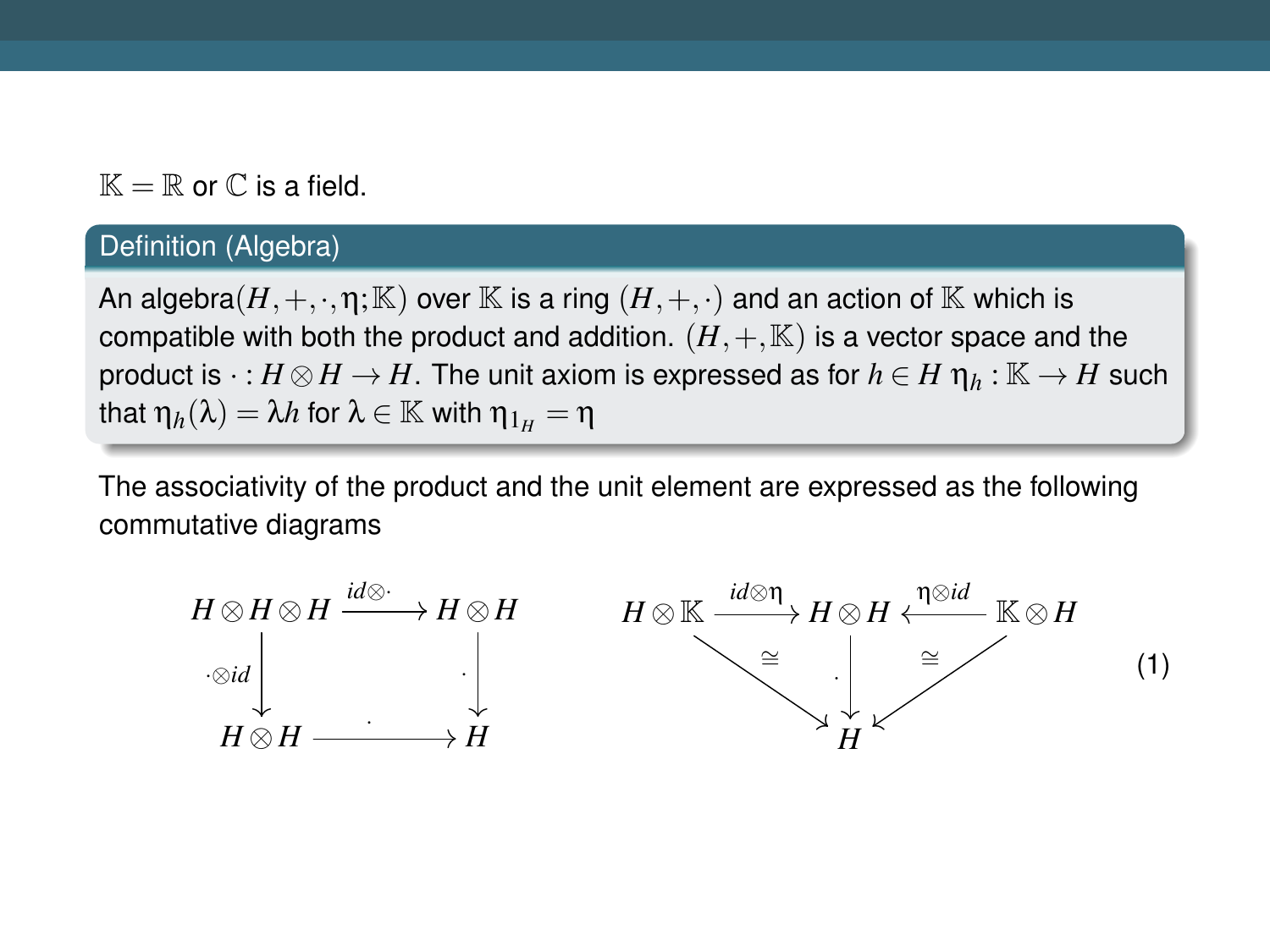### Definition (Coalgebra)

A *Coalgebra*  $(C, +, \Delta, \varepsilon; \mathbb{K})$  is a vector space  $(C, +, \mathbb{K})$  with a coproduct  $\Delta: C \to C \otimes C$ which is coassociative and for which there exist a counit  $\varepsilon : C \to \mathbb{K}$ . For  $c \in C$  we will write

 $Δ(c) = ∑c<sub>(1)</sub> ⊗ c<sub>(2)</sub>$ 

The axioms of coassociativity and the counit element are expressed in the following

<span id="page-5-0"></span>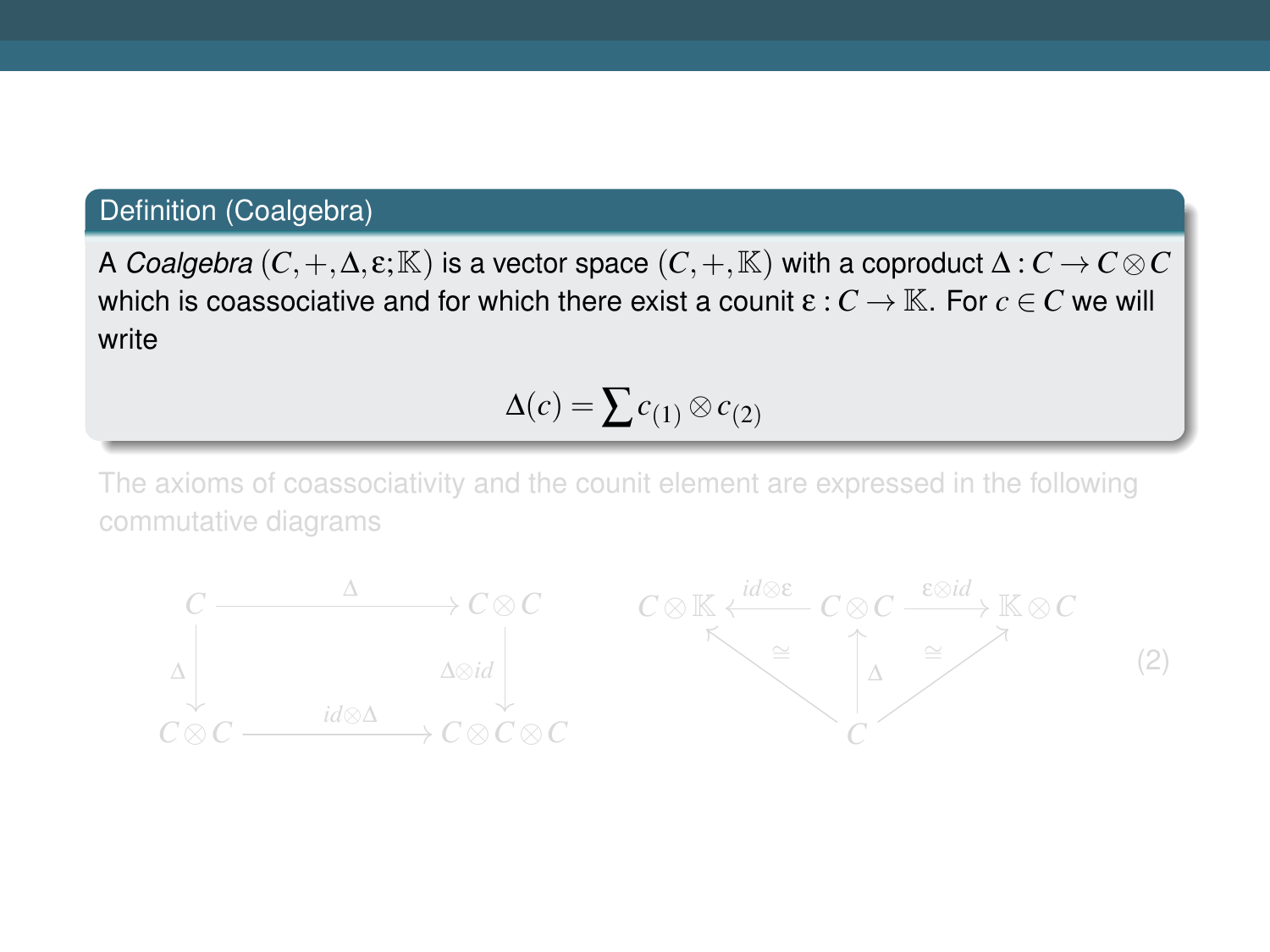### Definition (Coalgebra)

A *Coalgebra*  $(C, +, \Delta, \varepsilon; \mathbb{K})$  is a vector space  $(C, +, \mathbb{K})$  with a coproduct  $\Delta: C \to C \otimes C$ which is coassociative and for which there exist a counit  $\varepsilon : C \to \mathbb{K}$ . For  $c \in C$  we will write

$$
\Delta(c) = \sum c_{(1)} \otimes c_{(2)}
$$

The axioms of coassociativity and the counit element are expressed in the following commutative diagrams

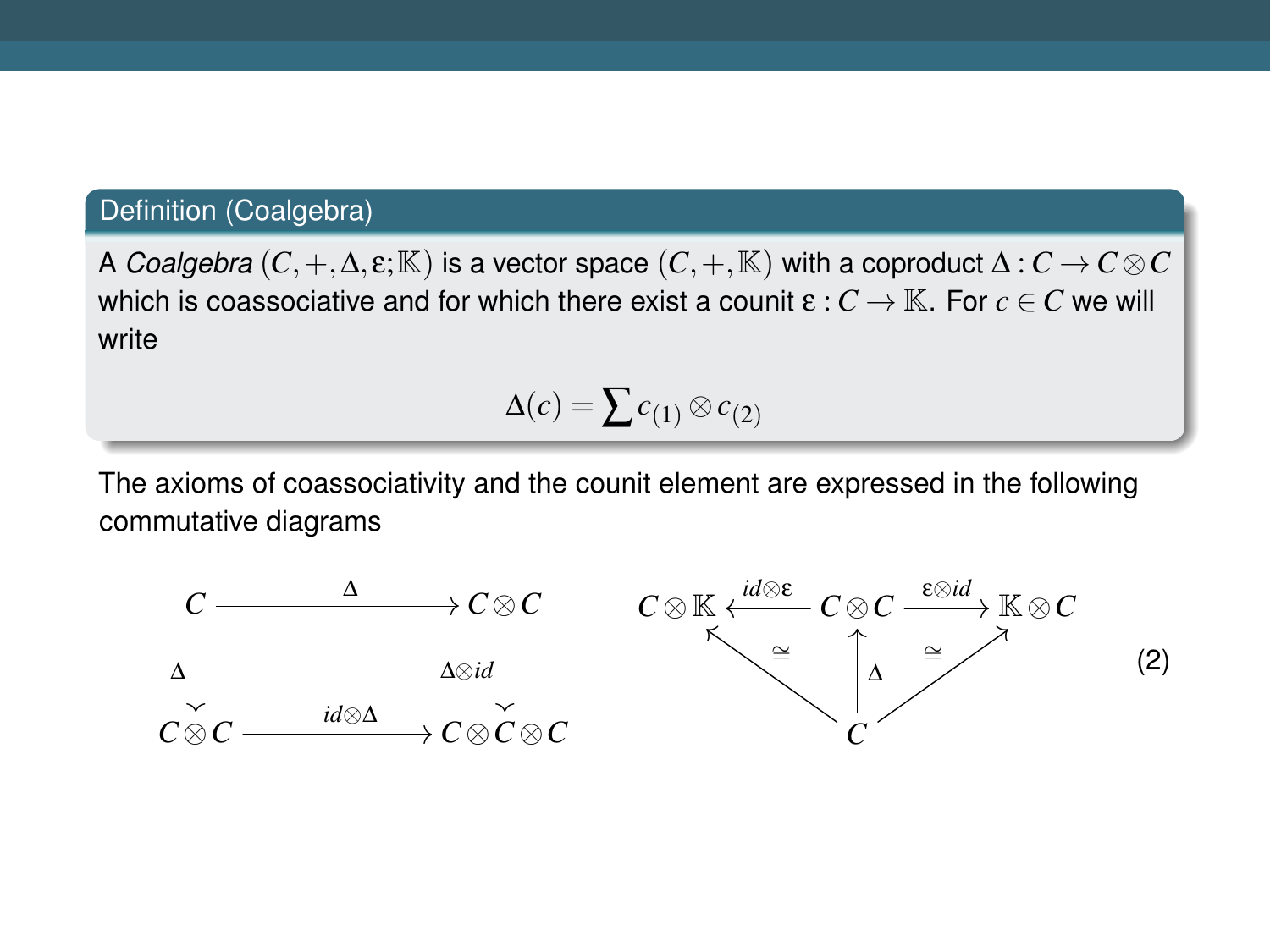## Definition (Bialgebra)

A *Bialgebra*  $(H, +, \ldots, n, \Delta, \varepsilon; \mathbb{K})$  is a vector space  $(H, +, \mathbb{K})$  for which  $(H, +, \ldots, n; \mathbb{K})$  is an algebra and  $(H, \Delta, \varepsilon; \mathbb{K})$  is a coalgebra. With  $\Delta$  and  $\varepsilon$  are an algebra map, such that

> $\Delta(hg) = \Delta(h)\Delta(g)$  $\Delta(1) = 1 \otimes 1$ ε(*hg*) = ε(*h*)ε(*g*)  $\varepsilon(1) = 1$

A *Hopf algebra*  $(H, +, \ldots, n, \Delta, \epsilon; \mathbb{K})$  is a bialgebra over K equipped with the antipode  $S: H \rightarrow H$  defined such that

 $\cdot$ ( $S \otimes id$ )  $\circ \Delta = \cdot (id \otimes S) \circ \Delta = \eta \varepsilon$ 

To the following presentation, we denote by *H* a bialgebra or Hopf algebra.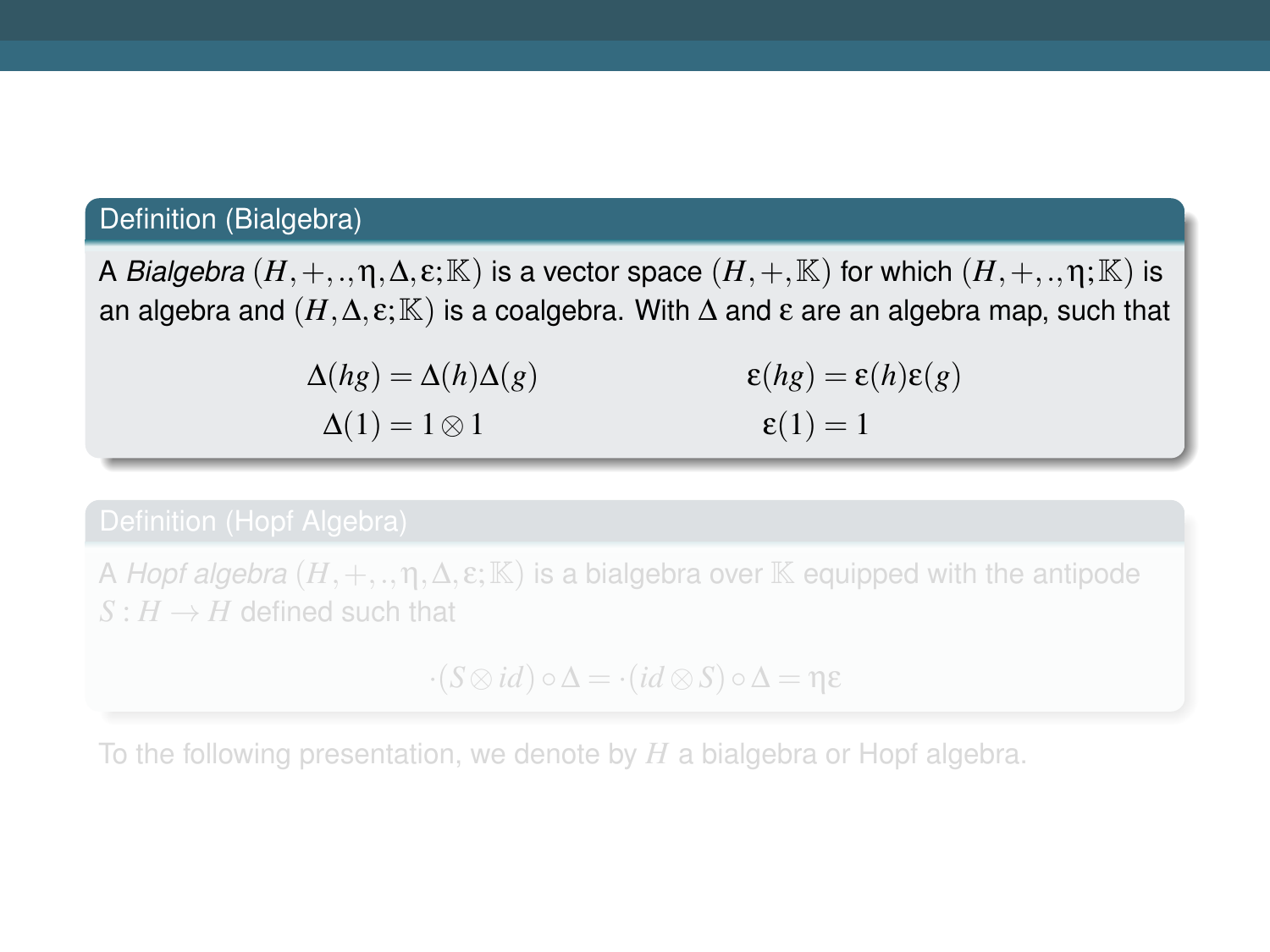## Definition (Bialgebra)

A *Bialgebra*  $(H, +, \ldots, n, \Delta, \varepsilon; \mathbb{K})$  is a vector space  $(H, +, \mathbb{K})$  for which  $(H, +, \ldots, n; \mathbb{K})$  is an algebra and  $(H, \Delta, \varepsilon; \mathbb{K})$  is a coalgebra. With  $\Delta$  and  $\varepsilon$  are an algebra map, such that

| $\Delta(hg) = \Delta(h)\Delta(g)$ | $\epsilon(hg) = \epsilon(h)\epsilon(g)$ |
|-----------------------------------|-----------------------------------------|
| $\Delta(1) = 1 \otimes 1$         | $\epsilon(1)=1$                         |

#### Definition (Hopf Algebra)

A *Hopf algebra*  $(H, +, \ldots, n, \Delta, \varepsilon; \mathbb{K})$  is a bialgebra over  $\mathbb{K}$  equipped with the antipode  $S : H \to H$  defined such that

 $\cdot$ (*S*  $\otimes$ *id*)  $\circ$   $\Delta$  =  $\cdot$ (*id*  $\otimes$  *S*)  $\circ$   $\Delta$  =  $\eta$ ε

To the following presentation, we denote by *H* a bialgebra or Hopf algebra.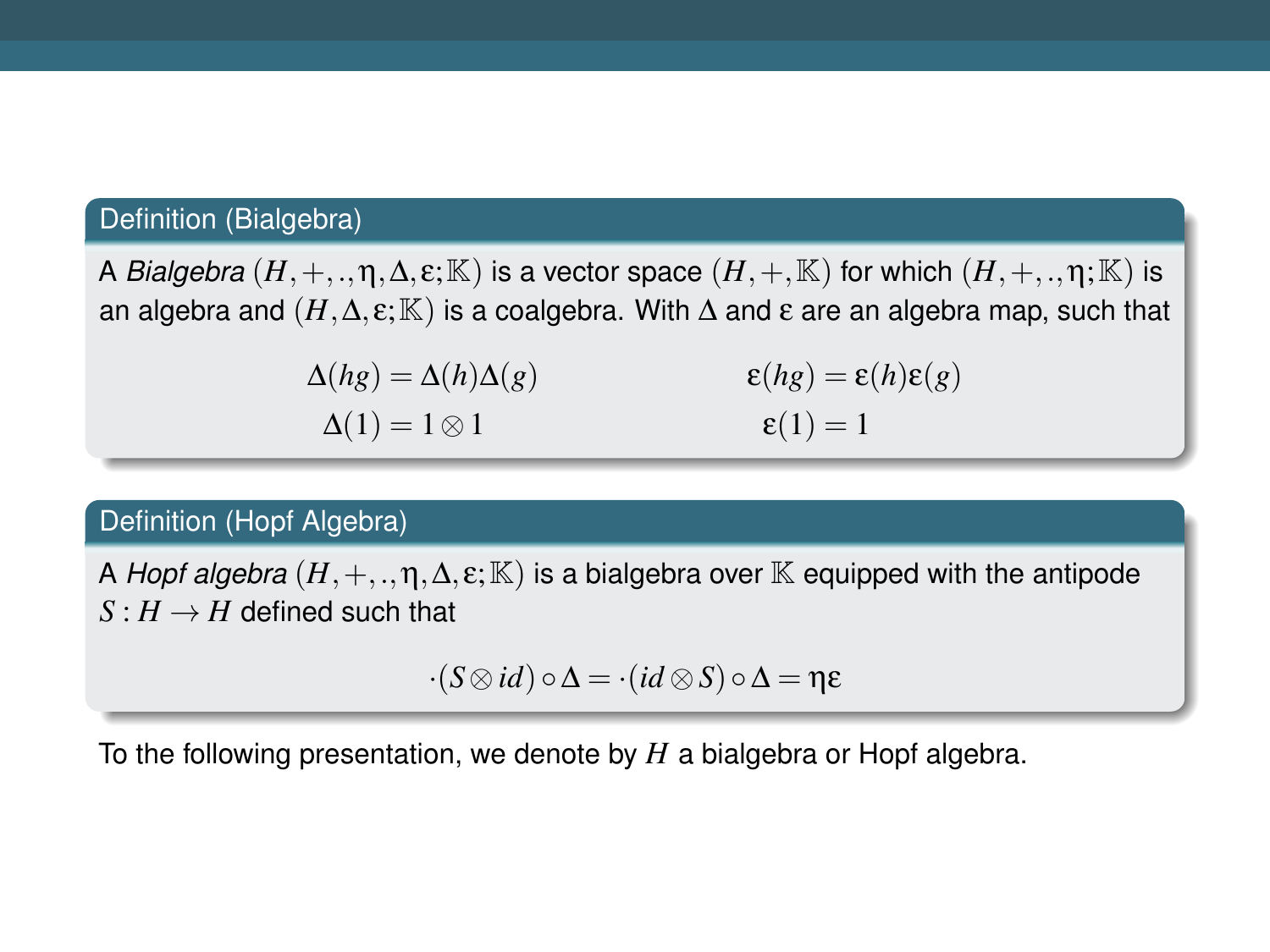#### **Duality**

The axioms of Hopf algebra expressed in [\(1\)](#page-3-0) and [\(2\)](#page-5-0) are self-dual. We denote by  $H^*$ the dual of a Hopf algebra *H* built on the vector space dual to *H*. We can express the Hopf structure on *h* <sup>∗</sup> as follows

$$
\langle \phi \psi, h \rangle = \langle \phi \otimes \psi, \Delta h \rangle
$$
  

$$
\langle \Delta \phi, h \otimes g \rangle = \langle \phi, hg \rangle
$$
  

$$
\langle \delta \phi, h \rangle = \langle \phi, Sh \rangle
$$
  

$$
\langle \phi \rangle = \langle \phi, h \rangle
$$
  

$$
\langle \phi \rangle = \langle \phi, \Phi \rangle
$$

#### Paired Hopf Algebra

Two Hopf algebra *A* and  $H$  are paired if there is a bilinear map  $\langle \ , \ \rangle : A \otimes H \to \mathbb{K}$ obeying to the above equations for  $\phi, \psi \in A$  and  $h, g \in H$ . They are strictly dual pair if the pairing is non degenerate. A such pairing can be made by quotienting out those elements that pair as zero with all the elements of the other Hopf algebra.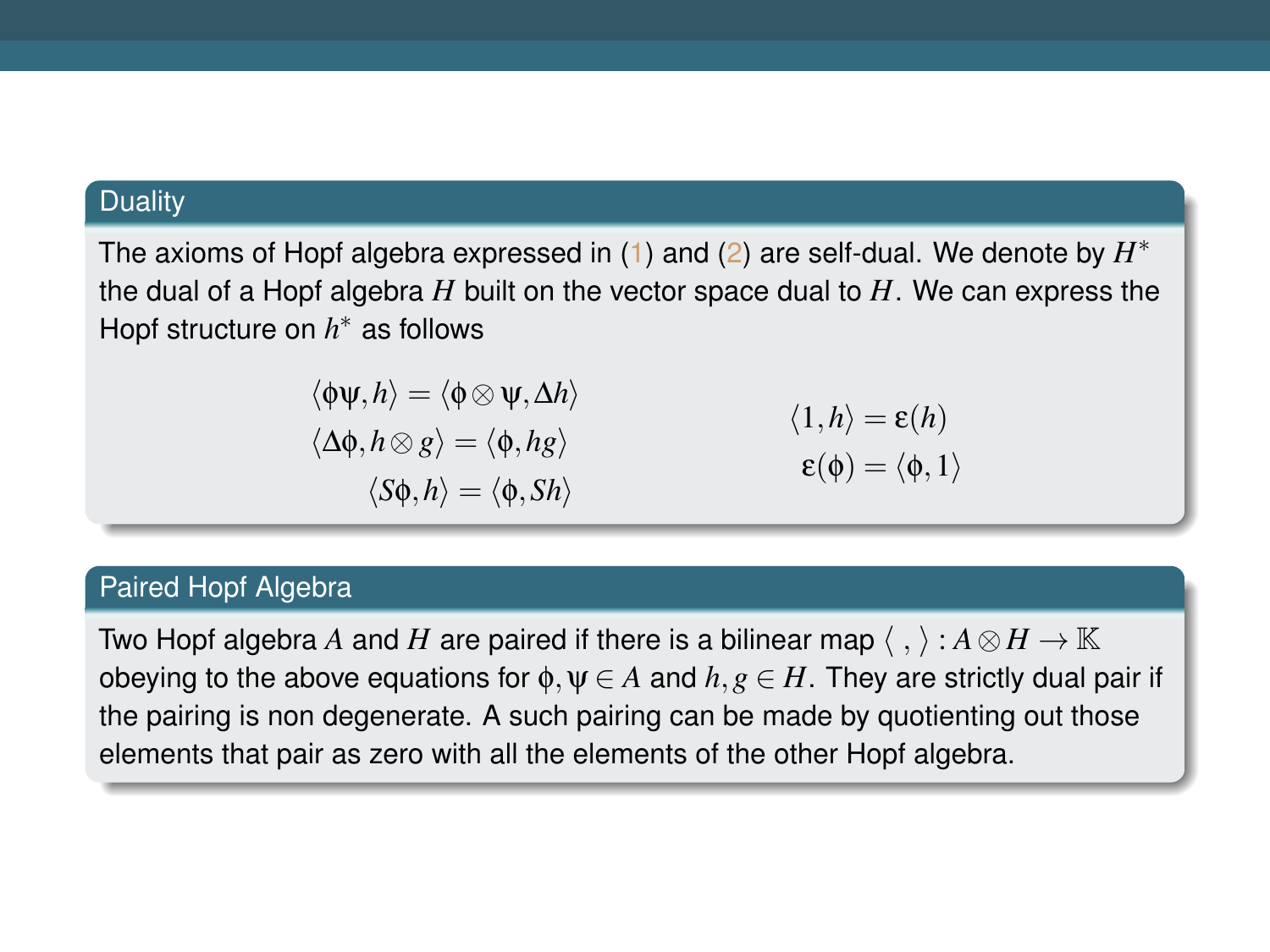#### Action on a vector space

The left action of H on a vector space V is a pair  $(V, \triangleright)$  with a linear map  $\triangleright$  : *H* ⊗ *V* → *V* defined as

$$
h \triangleright v \in V
$$
  
 
$$
1 \triangleright v = v
$$
  
  $(hg) \triangleright v = h \triangleright (g \triangleright v)$ 

For  $h \in H$  we can also write  $\rho(h) = h \triangleright ()$  with  $\rho : H \to Lin(V)$ . Sometimes we denote the action by  $\alpha$  such that  $\alpha(h \otimes v) = \alpha_h(v)$  and  $\rho(h) = \alpha_h(v)$ 

We can see these axioms by the following commutative diagrams



It is more interesting to say that, here, *V* is a left *H*-module.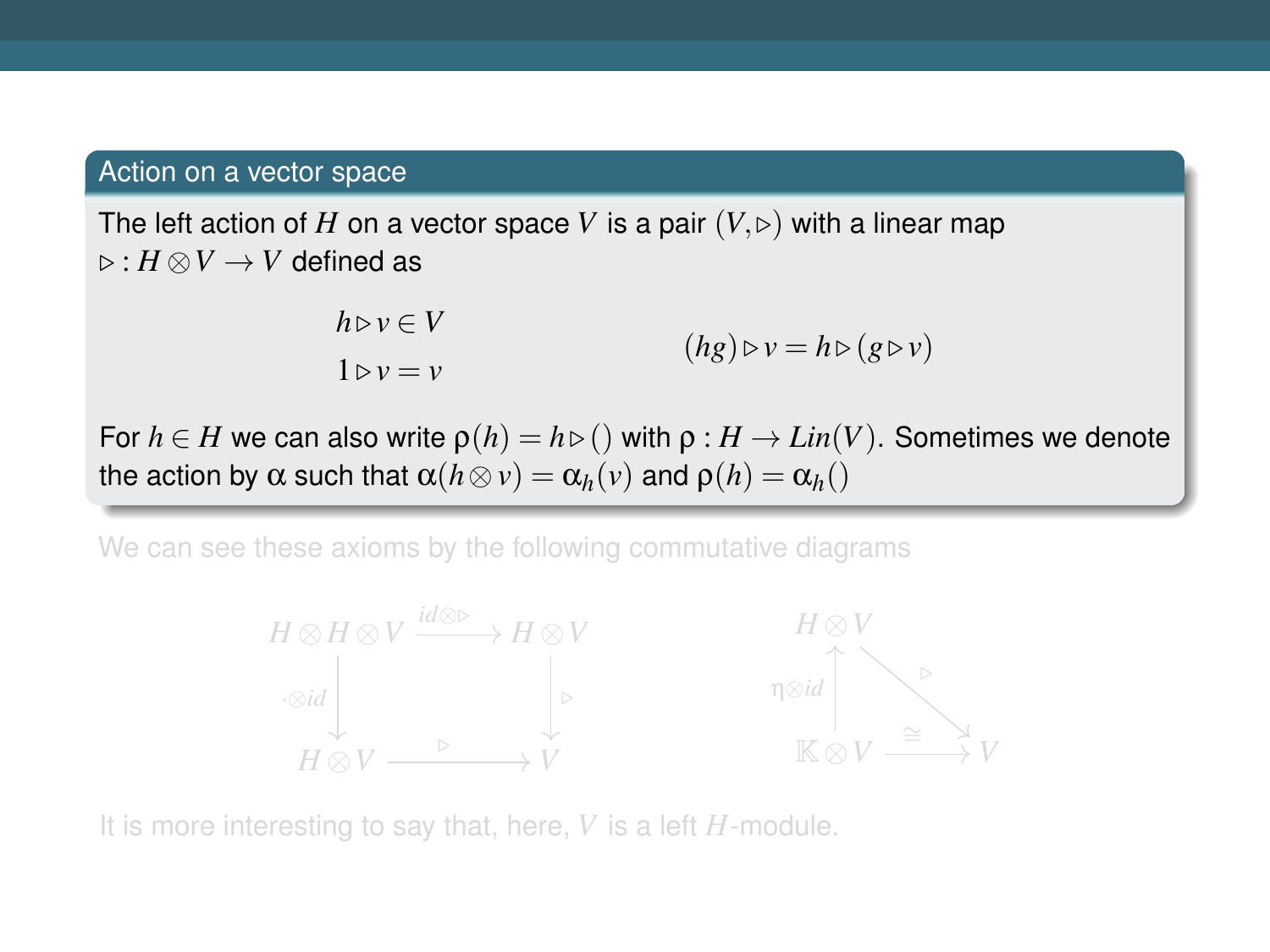#### Action on a vector space

The left action of H on a vector space V is a pair  $(V, \triangleright)$  with a linear map  $\triangleright$  : *H* ⊗ *V* → *V* defined as

$$
h \triangleright v \in V
$$
  
 
$$
1 \triangleright v = v
$$
  
  $(hg) \triangleright v = h \triangleright (g \triangleright v)$ 

For  $h \in H$  we can also write  $\rho(h) = h \triangleright ()$  with  $\rho : H \to Lin(V)$ . Sometimes we denote the action by  $\alpha$  such that  $\alpha(h \otimes v) = \alpha_h(v)$  and  $\rho(h) = \alpha_h(v)$ 

We can see these axioms by the following commutative diagrams



It is more interesting to say that, here, *V* is a left *H*-module.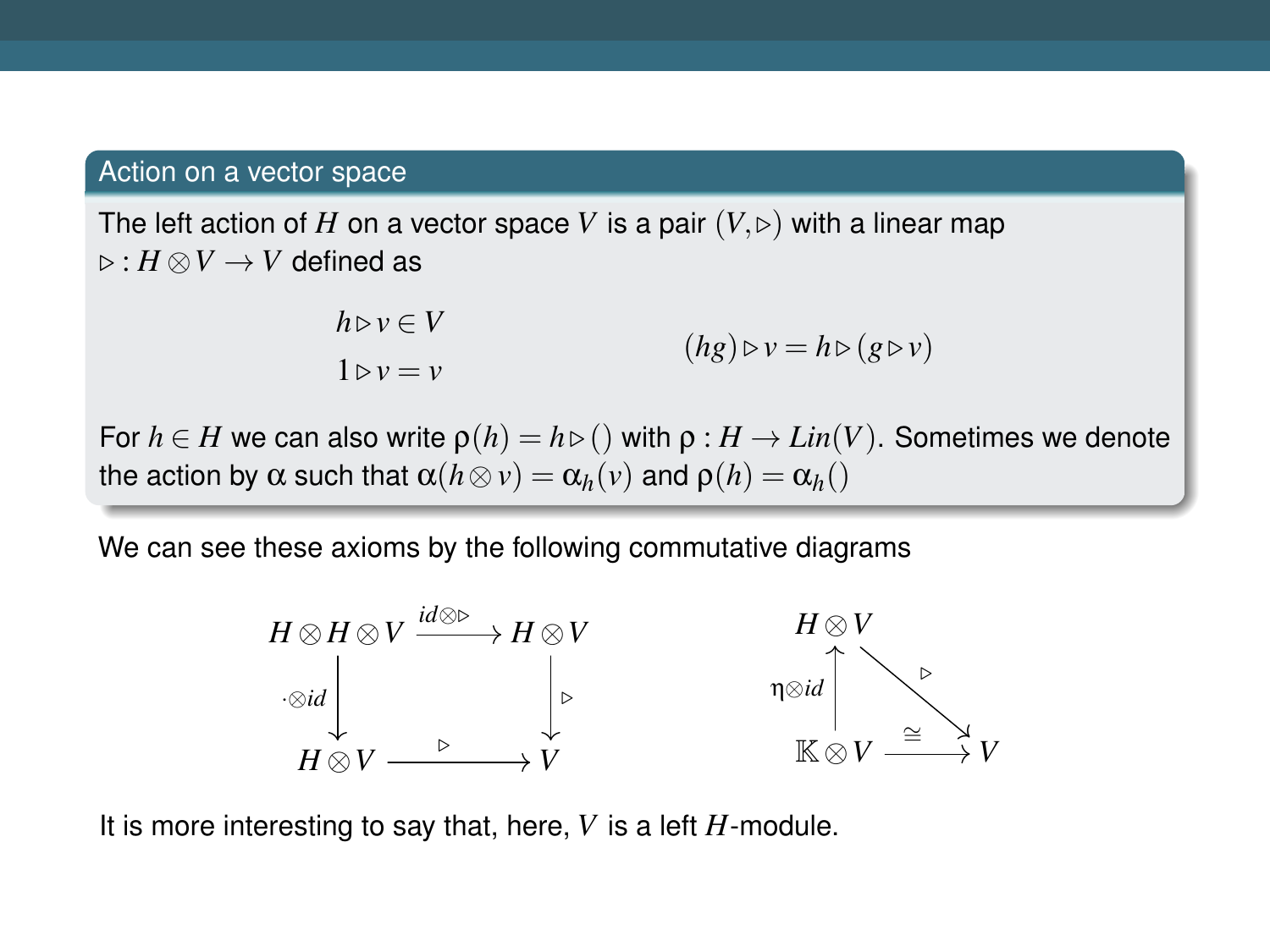#### Action on algebras

Let A an algebra and H a Hopf algebra, A is a H-module if A is a left H-module with  $\triangleright$ an algebra map and

$$
h \triangleright (ab) = (h_{(1)} \triangleright a)(h_{(2)} \triangleright b) \qquad h \triangleright 1 = \varepsilon(h)1
$$

for  $a, b \in A$  and  $h \in H$ 

A coalgebra *C* is a left H-module coalgebra if

$$
\Delta(h \triangleright c) = h_{(1)} \triangleright c_{(1)} \otimes h_{(2)} \triangleright c_{(2)} \qquad \qquad \varepsilon(h \triangleright c) = \varepsilon(h)\varepsilon(c)
$$

for *c* ∈ *C* and  $h \in H$ .  $\triangleright : H \otimes C \to C$  is a coalgebra map and  $\Delta(h \triangleright c) = \Delta(h) \triangleright \Delta(c)$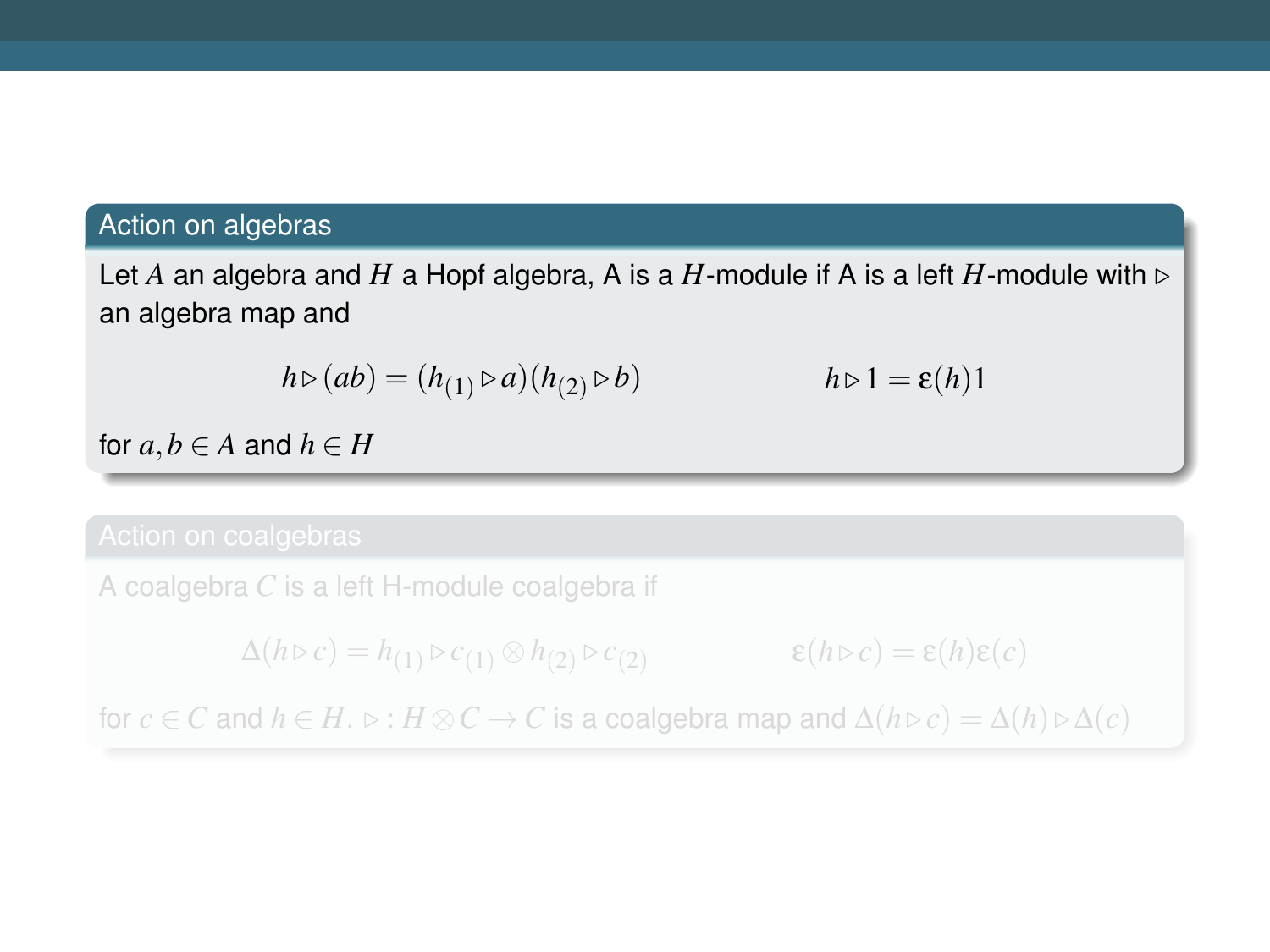#### Action on algebras

Let A an algebra and H a Hopf algebra, A is a H-module if A is a left H-module with  $\triangleright$ an algebra map and

$$
h \triangleright (ab) = (h_{(1)} \triangleright a)(h_{(2)} \triangleright b) \qquad h \triangleright 1 = \varepsilon(h)1
$$

for  $a, b \in A$  and  $h \in H$ 

#### Action on coalgebras

A coalgebra *C* is a left H-module coalgebra if

$$
\Delta(h \triangleright c) = h_{(1)} \triangleright c_{(1)} \otimes h_{(2)} \triangleright c_{(2)} \qquad \qquad \varepsilon(h \triangleright c) = \varepsilon(h)\varepsilon(c)
$$

for *c* ∈ *C* and  $h \in H$ .  $\triangleright : H \otimes C \to C$  is a coalgebra map and  $\Delta(h \triangleright c) = \Delta(h) \triangleright \Delta(c)$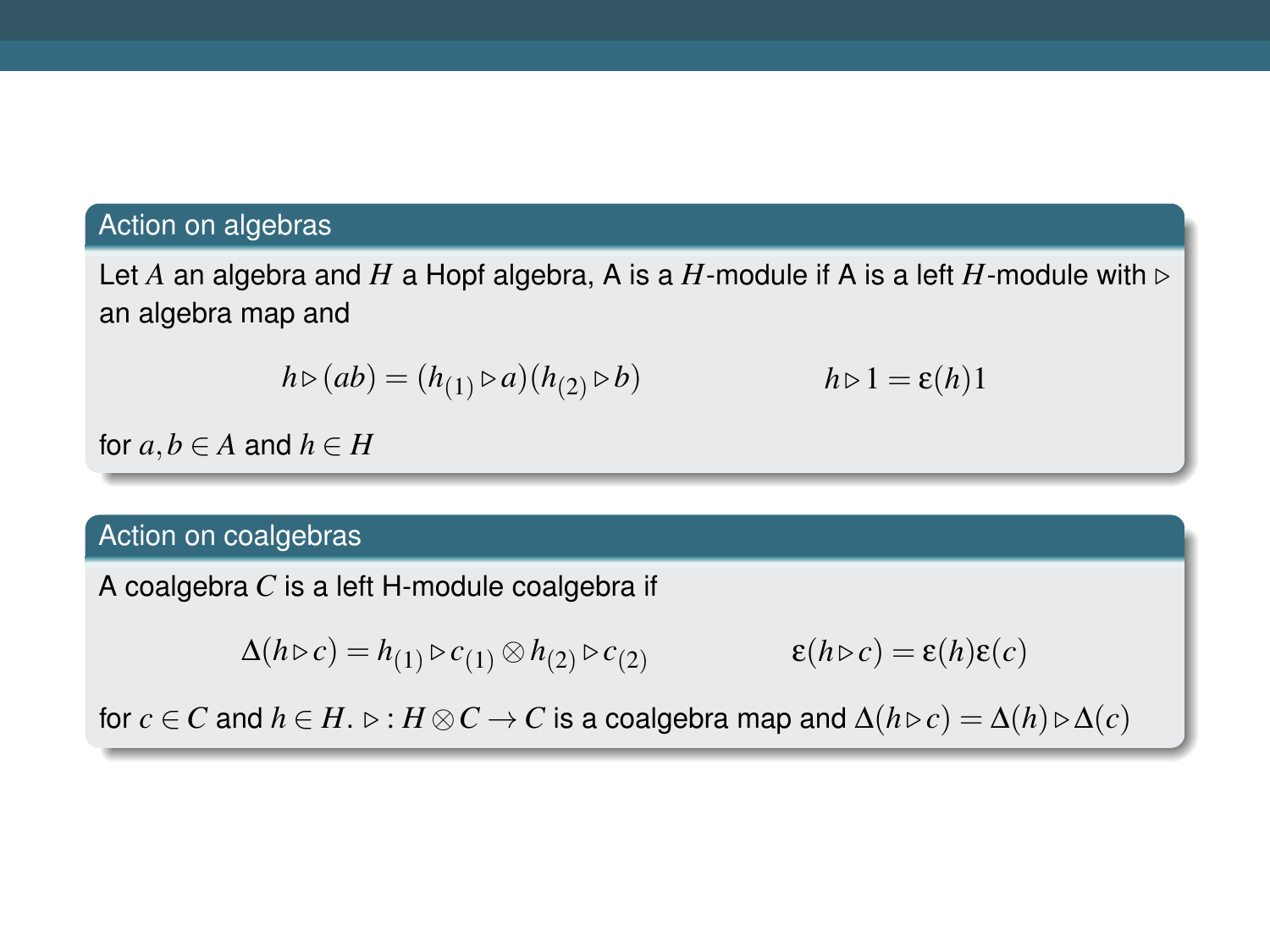# Coaction of coalgebra

It is a pair (*V*,β) with *V* a vector space and β : *V* → *V* ⊗*H* such that

$$
(\beta \otimes id) \circ \beta = (id \otimes \Delta) \circ \beta \qquad id = (id \otimes \varepsilon) \circ \beta
$$

In terms of comodule, we have

$$
\nu^{(1)(1)} \otimes \nu^{(1)(2)} \otimes \nu^{(2)} = \nu^1 \otimes \nu^{(2)}_{(1)} \otimes \nu^{(2)}_{(2)}
$$
  

$$
\nu^{(1)} \varepsilon(\nu^{(2)}) = \nu
$$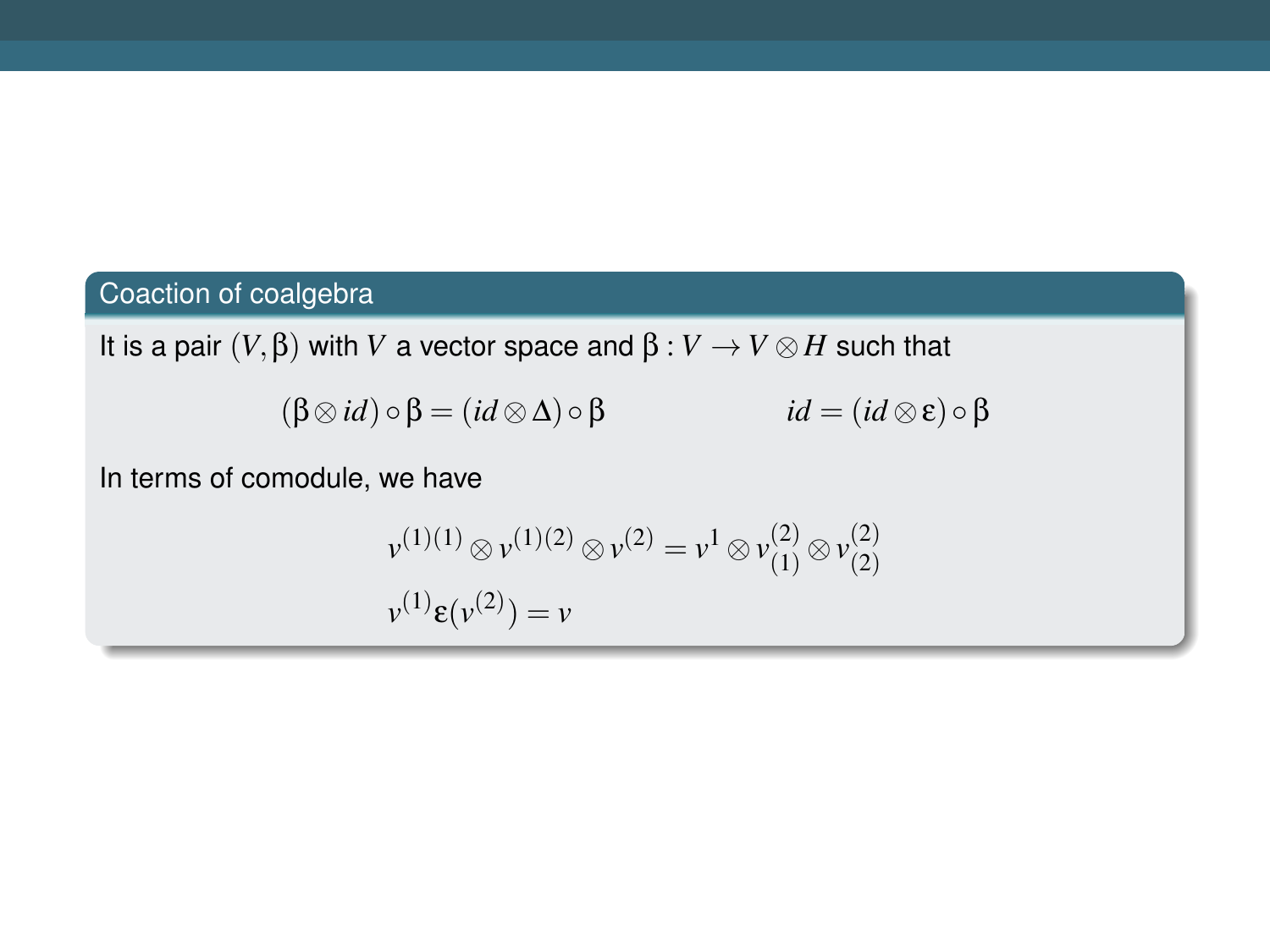#### Proposition (cross product)

Let *H* be a Hopf algebra and let A be a left *H*-module algebra. There is a left cross product algebra  $A \rtimes H$  built on  $A \otimes H$  with product

$$
(a\otimes h)(b\otimes g) = a(h_{(1)} \triangleright b) \otimes h_{(2)}g
$$

The unit element is 1⊗1

#### Proposition (cross coproduct)

Let *H* be a Hopf algebra and let C be a left *H*-comodule coalgebra. There is a right cross coproduct algebra  $H \ltimes C$  built on  $H \otimes C$  with the coalgebra structure

$$
\Delta(h \otimes c) = h_{(1)} \otimes c_{(1)}^{(1)} h_{(2)} c_{(1)}^{(2)} \otimes c_{(2)} \qquad \qquad \varepsilon(h \otimes c) = \varepsilon(h)\varepsilon(c)
$$

for  $h \in H, c \in C$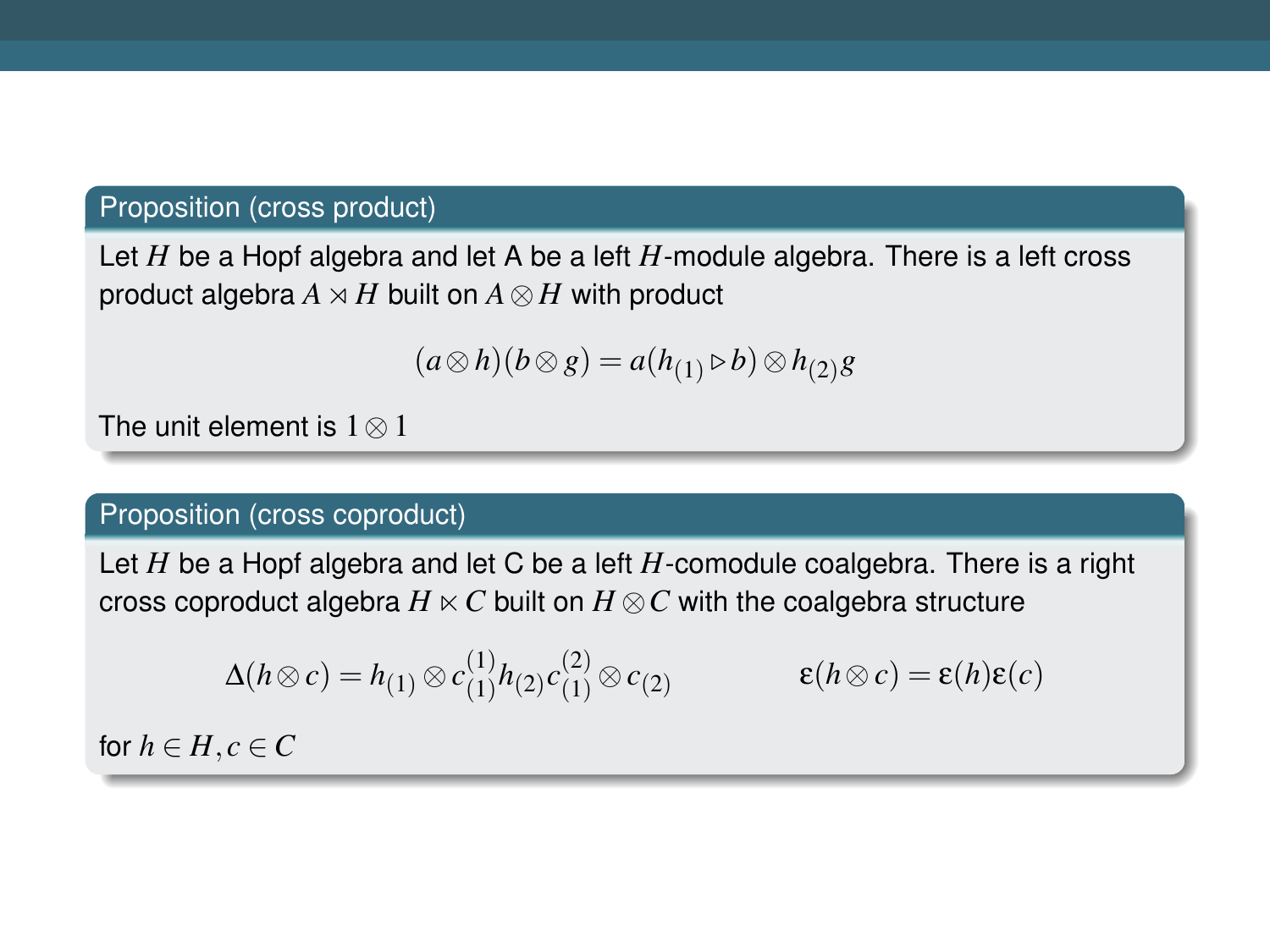#### Construction of Bicrossed product

Let *A* and *H* two Hopf algebras, let *A* a left *H*-module algebra and *H* a right comodule coalgebra

$$
\alpha: H \otimes A \to A \qquad \beta: H \to H \otimes A
$$
  
\n
$$
h \otimes a \mapsto h \triangleright a \qquad \beta: H \to H \otimes A
$$
  
\n
$$
h \mapsto h^{(1)}h^{(2)}
$$

obeying to

$$
\varepsilon(h \triangleright a) = \varepsilon(h)\varepsilon(a)
$$
  
\n
$$
\beta(1) = 1 \otimes 1
$$
  
\n
$$
h_{(2)}^{(1)} \otimes (h_{(1)} \triangleright a)h_{(2)}^{(2)} = h_{(1)}^{(1)} \otimes h_{(1)}^{(2)}(h_{(2)} \triangleright a)
$$
  
\n
$$
\beta(2h) = \beta(h_{(1)}^{(1)} \triangleright a_{(1)} \otimes h_{(2)}^{(2)}(h_{(2)} \triangleright a)
$$
  
\n
$$
\beta(3h) = \beta(h_{(1)}^{(1)} \triangleright a_{(1)}^{(2)}(h_{(2)} \triangleright h_{(2)}^{(2)})
$$

Then  $A \rtimes H$  and  $A \ltimes H$  form a bialgebra: the left-right bicrossproduct bialgebra associated to the compatible (co)actions and denoted by  $A \blacktriangleright A \blacktriangleright A$  with the antipode

*S*(*a*⊗*h*) = (1⊗*Sh*<sup>(1)</sup>)(*S*(*ah*<sup>2</sup>)⊗1)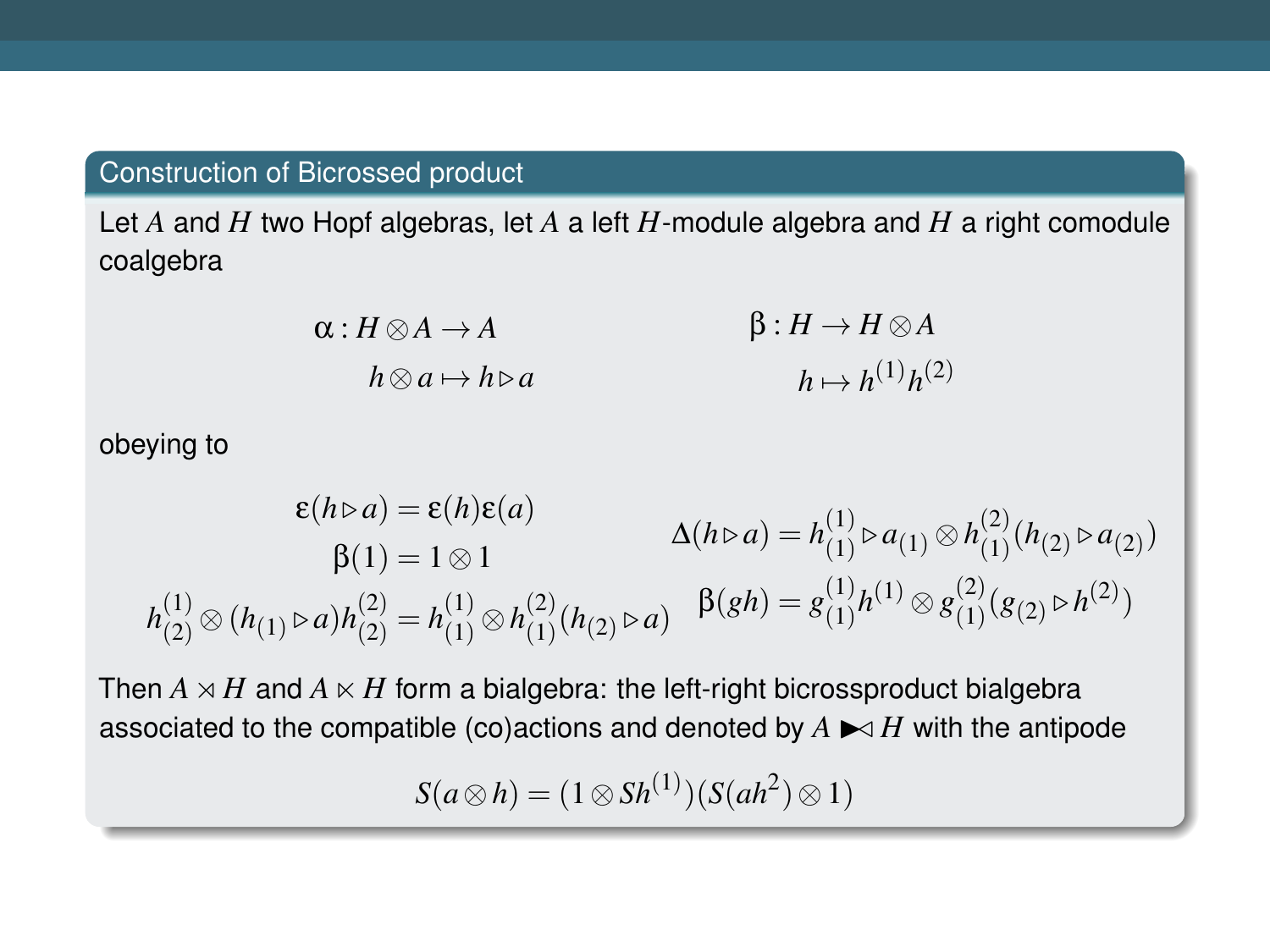## Heisenberg algebra

It is a three dimensional Lie algebra generated by  $a, a^{\dagger}$  and  $H$  with the following commutation relation

<span id="page-17-0"></span>
$$
[H, a] = 0
$$

$$
[H, a] = 0
$$

$$
[H, a^{\dagger}] = 0
$$
 (3)

We can define a coproduct on it such that

$$
\Delta a = a \otimes 1 + 1 \otimes a
$$
  

$$
\Delta a^{\dagger} = a^{\dagger} \otimes 1 + 1 \otimes a^{\dagger}
$$
  

$$
\Delta H = H \otimes 1 + 1 \otimes H
$$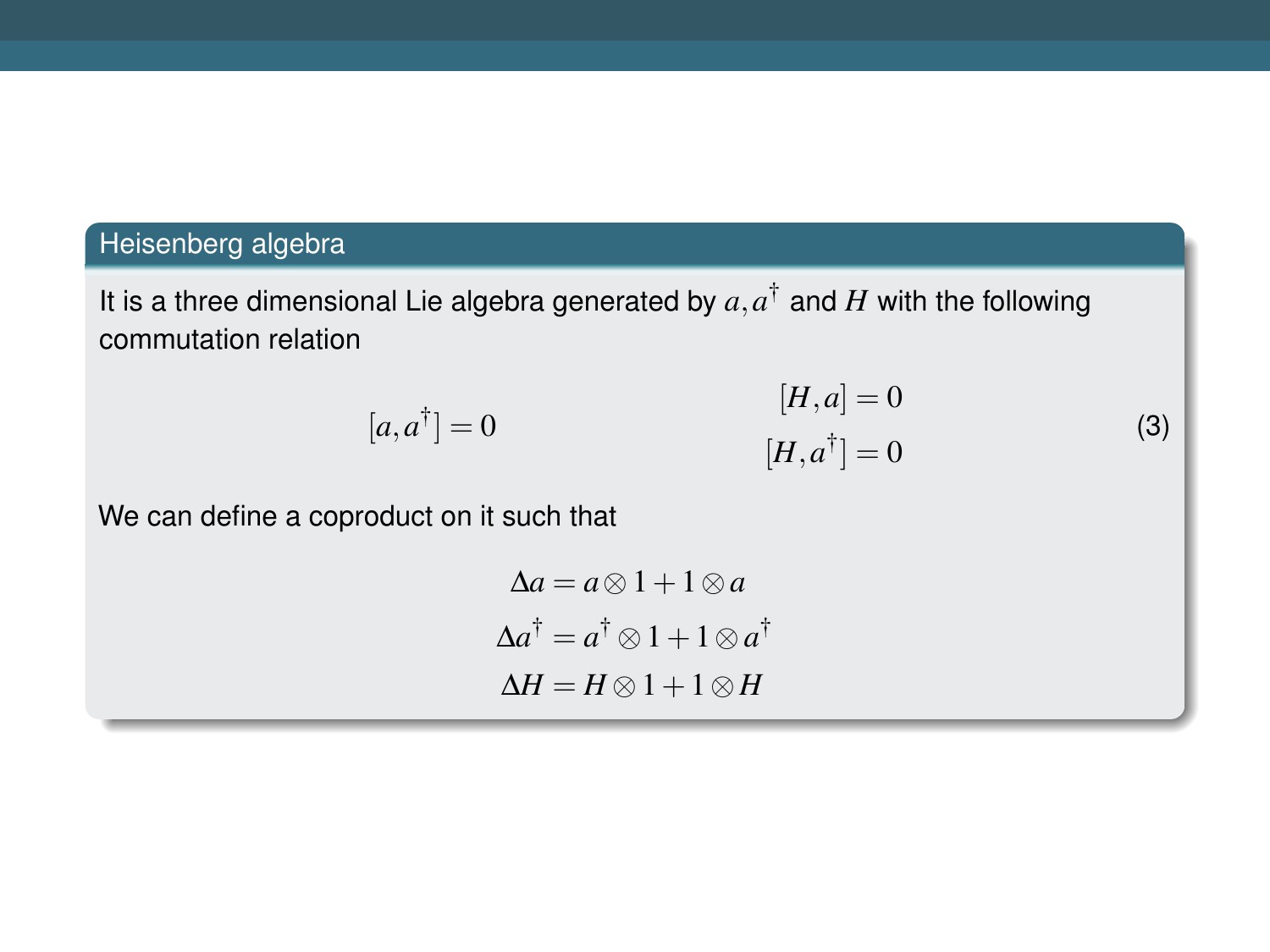Let consider a particle moving on homogeneous space  $(G, M, \alpha)$ . *M*, a smooth manifold, describes the position space and G, a Lie group, the momentum group. The right action of G is such that

 $\alpha \cdot M \times G \rightarrow M$ 

For ξ ∈ *g*(Lie algebra) generate a flow in *M* of the form

$$
s(t) = \alpha_{e^{t\xi}}(s(0))
$$

$$
= e^{t\xi} \triangleright (s(0))
$$

 $s(t) \in M$ ,  $t \in \mathbb{R}$ . For *G* semi-simple and H reductive, there is a metric on *M* in which its geodesic is described by those flows.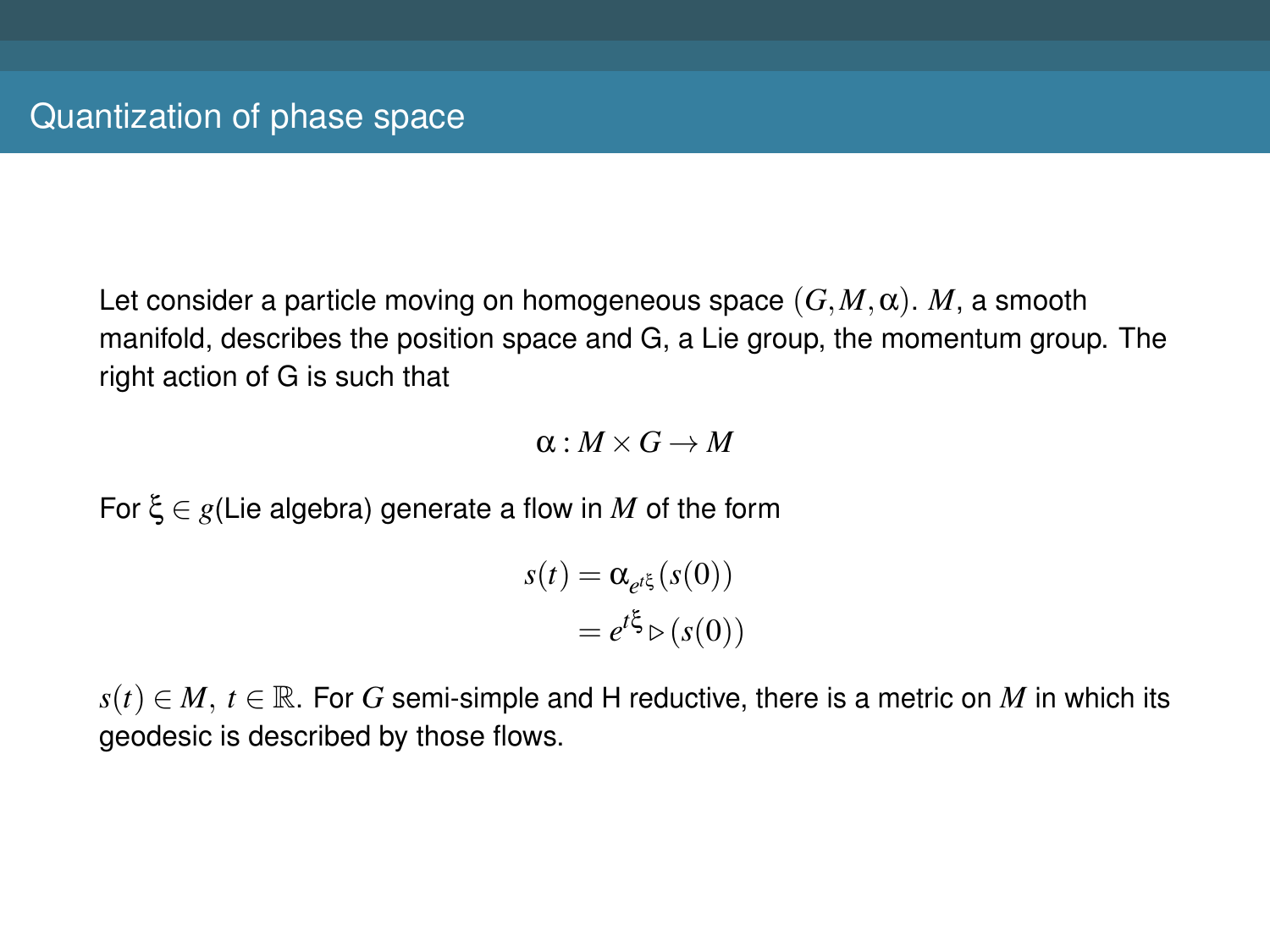The particle motion needs to refer to a point of  $M$ , and one could work with  $C^\infty(M)$ : if a particle is at  $s \in M$ , one could specify  $f(s) \in C^\infty(M).$  Geodesics are labeled by  $g$  which is the classical momentum observables. We can work too with  $X = T^*M$  such that  $C^{\infty}(X)$  is the classical algebra of observables with  $g \otimes C^{\infty}(M) \subseteq C^{\infty}(X)$ . This inclusion is the consequence of the pull-back of projection  $T^*M\to M$  and  $\alpha_*:g\to vect(M)$ The vector fields induced by the action is

$$
(\alpha_*\xi)(f)(s) = \frac{d}{dt} \, \big|_{t=0} \, f(\alpha_{e^{t\xi}}(s)) \qquad \forall f \in C^\infty(M)
$$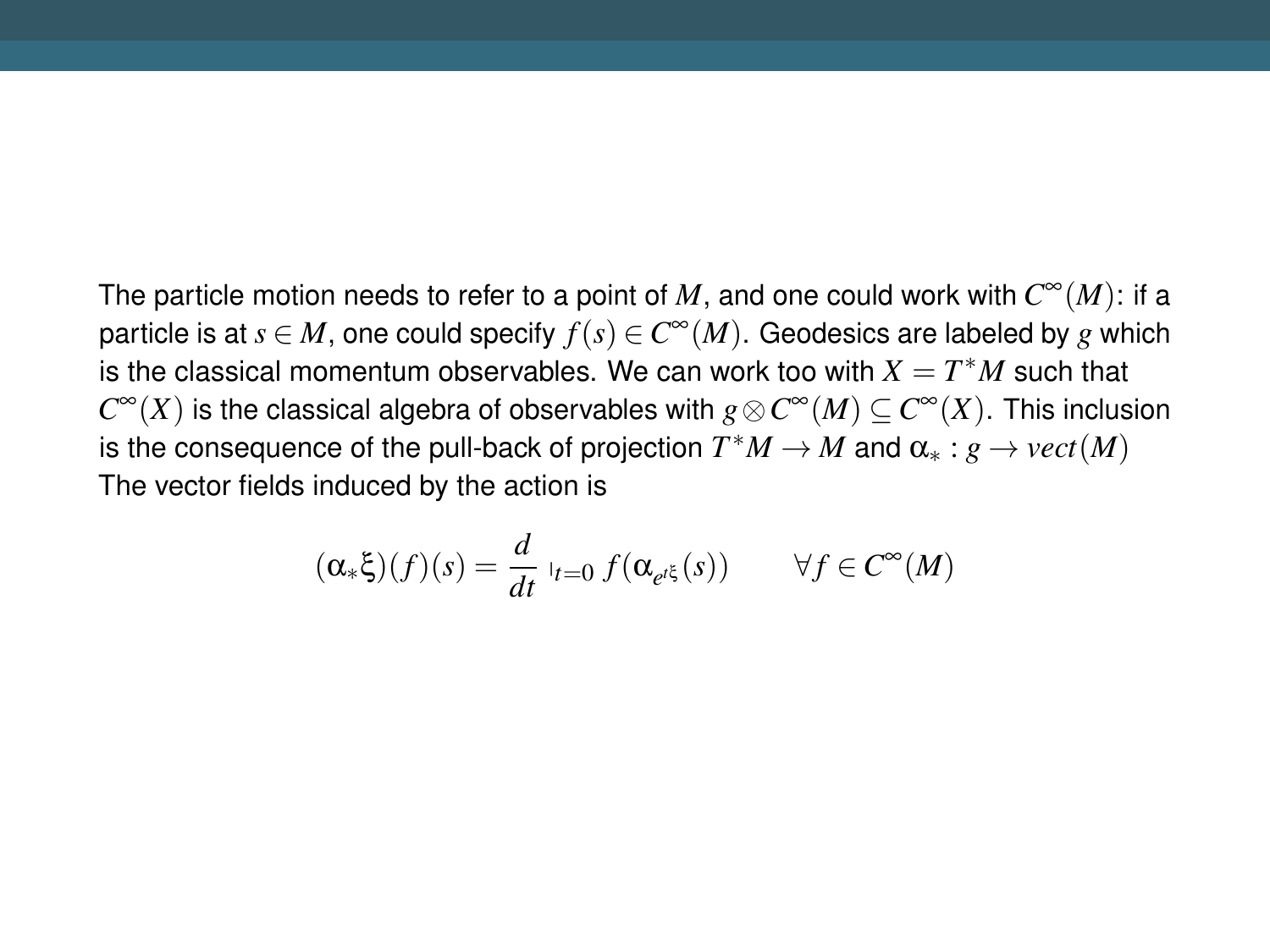#### Quantization step

The quantum algebra should be some \*-subalgebra of operators on a Hilbert space and contain the quantum counterpart of the classical observables of interest. For that we a map  $\hat{}$  that we call *quantization map* described as follows:

$$
\begin{aligned}\n[\widehat{\xi}, \widehat{\eta}] &= [\widehat{\xi}, \eta] & \forall \xi, \eta \in g \\
\widehat{fg} &= \widehat{hg} & \forall f, g \in C^{\infty}(M)\n\end{aligned}
$$

We require the commutation relation [\(3\)](#page-17-0) such that

$$
[\widehat{\xi},\widehat{f}]=(\widehat{\alpha_*\xi})(f)\qquad \qquad \alpha_*\xi=o(\hbar)
$$

To require a bounded operators, we will work with the group *G* instead of *g*, so the Heisenberg commutation relation in the group form is

$$
e^{t\hat{\xi}}\hat{f}e^{-t\xi} = \hat{f} \triangleleft e^{t\xi}
$$

$$
\alpha_{e^{t\xi}}(f)(s) = f(\alpha_{e^{t\xi}}(s))
$$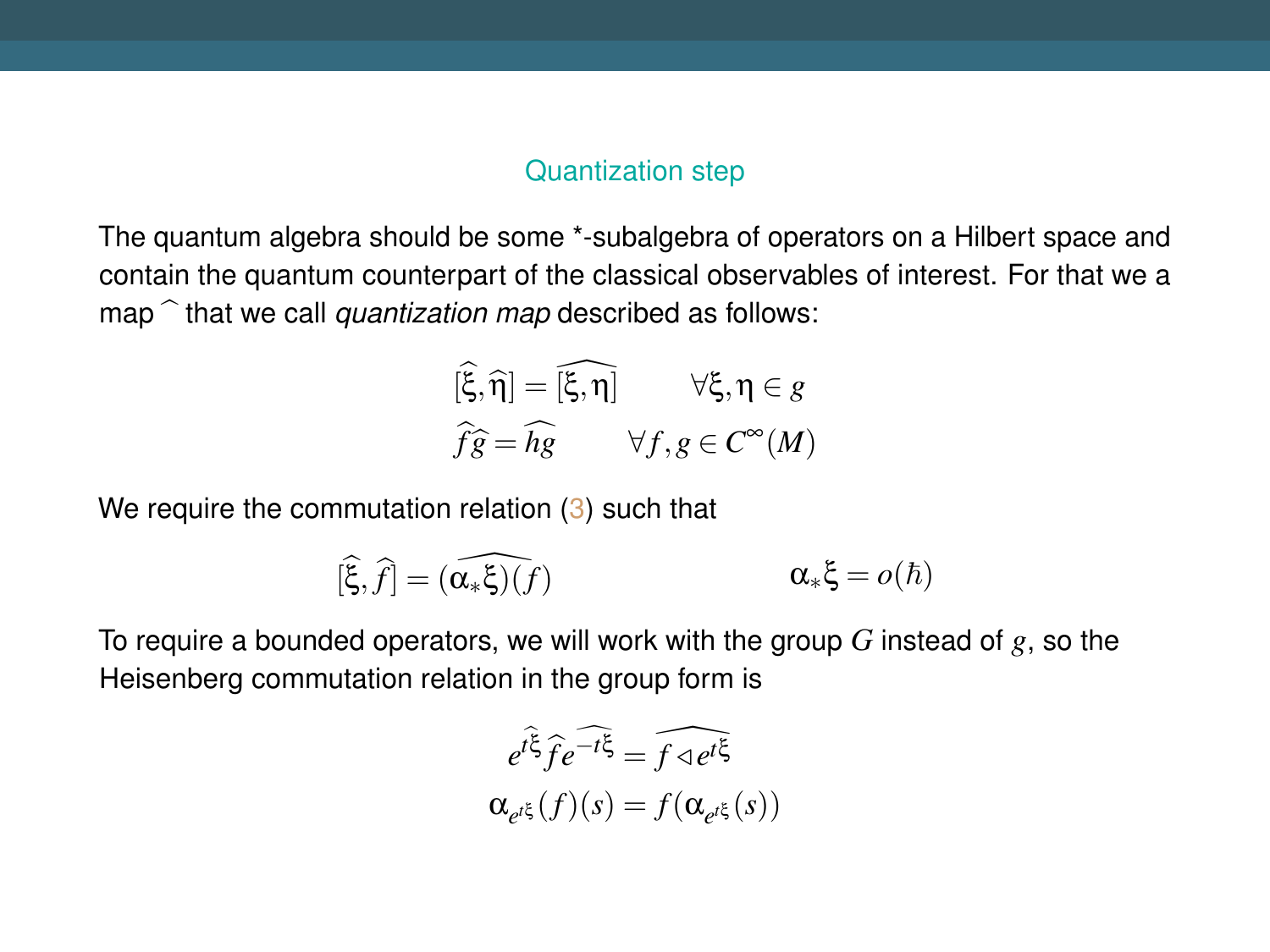A quantum system don't have any definite position so we could generalize G to be a locally compact instead of Lie group and M as locally compact space. So we will work with  $\mathbb{K}(M)$  (set of function on M with values in  $\mathbb{K}$ ) to identify the space and  $\mathbb{K}G$  (vector space with basis G) which are both form a Hopf algebra. Our problem is to find *A* such that

$$
\widehat{u} \widehat{fu^{-1}} = \widehat{\alpha_u(f)} \qquad \forall u \in G, f \in \mathbb{K}(M)
$$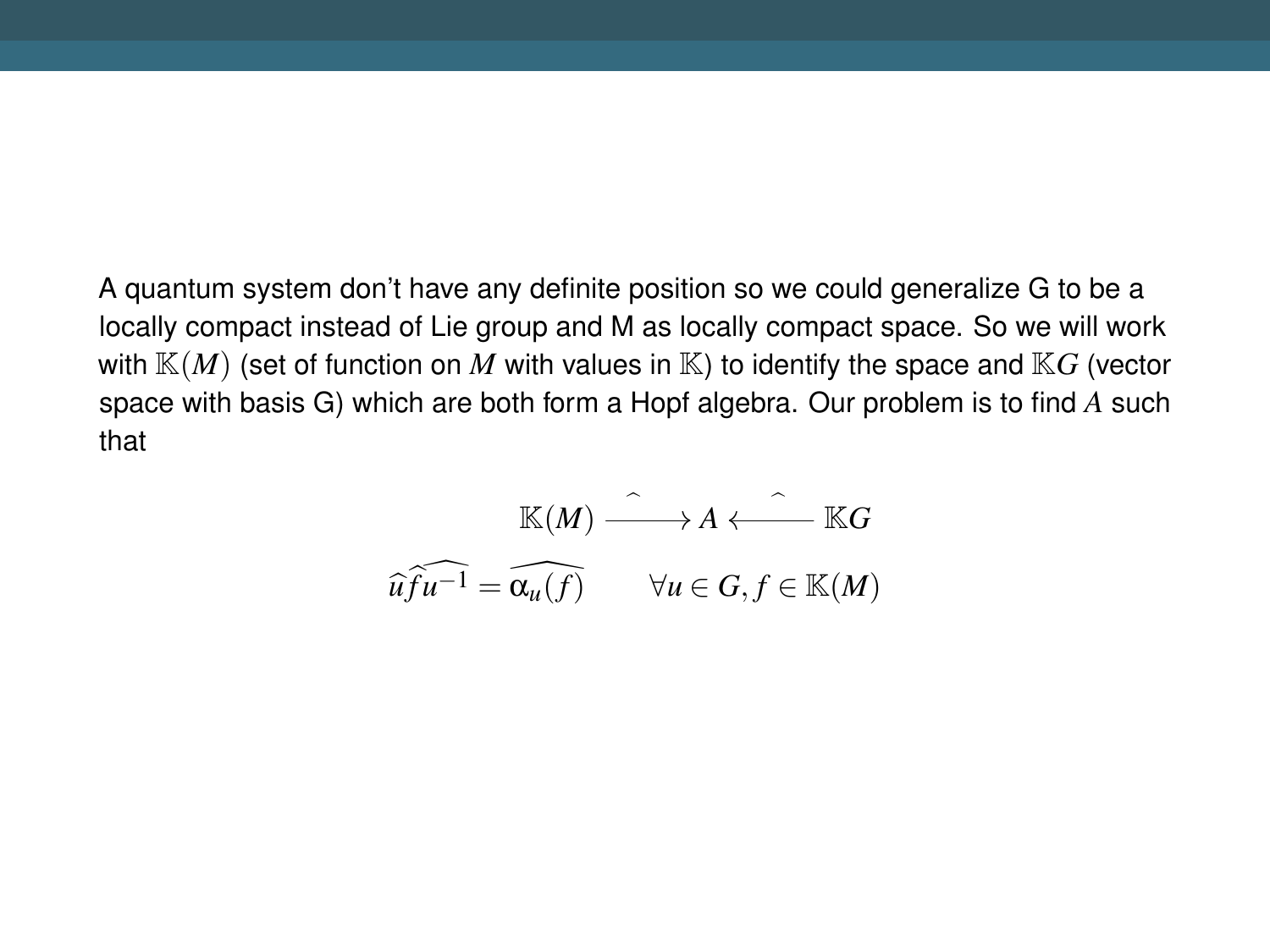#### Universal solution of the quantization problem

 $K(M) \rtimes K$ *G* with canonical inclusion of  $K$ *G* and  $K(M)$  is a solution of the quantization problem

If there is another solution *A*, there is a unique algebra map

$$
\phi_A: \mathbb{K}(M) \rtimes \mathbb{K}G \to A
$$

$$
1 \otimes u \mapsto \hat{u}
$$

$$
f \otimes 1 \mapsto \hat{f}
$$

 $∀u ∈ G, f ∈ \mathbb{K}(M)$ 

This is a Bialgebra and not a Hopf algebra. To construct a Hopf algebra, we use the bicrossed product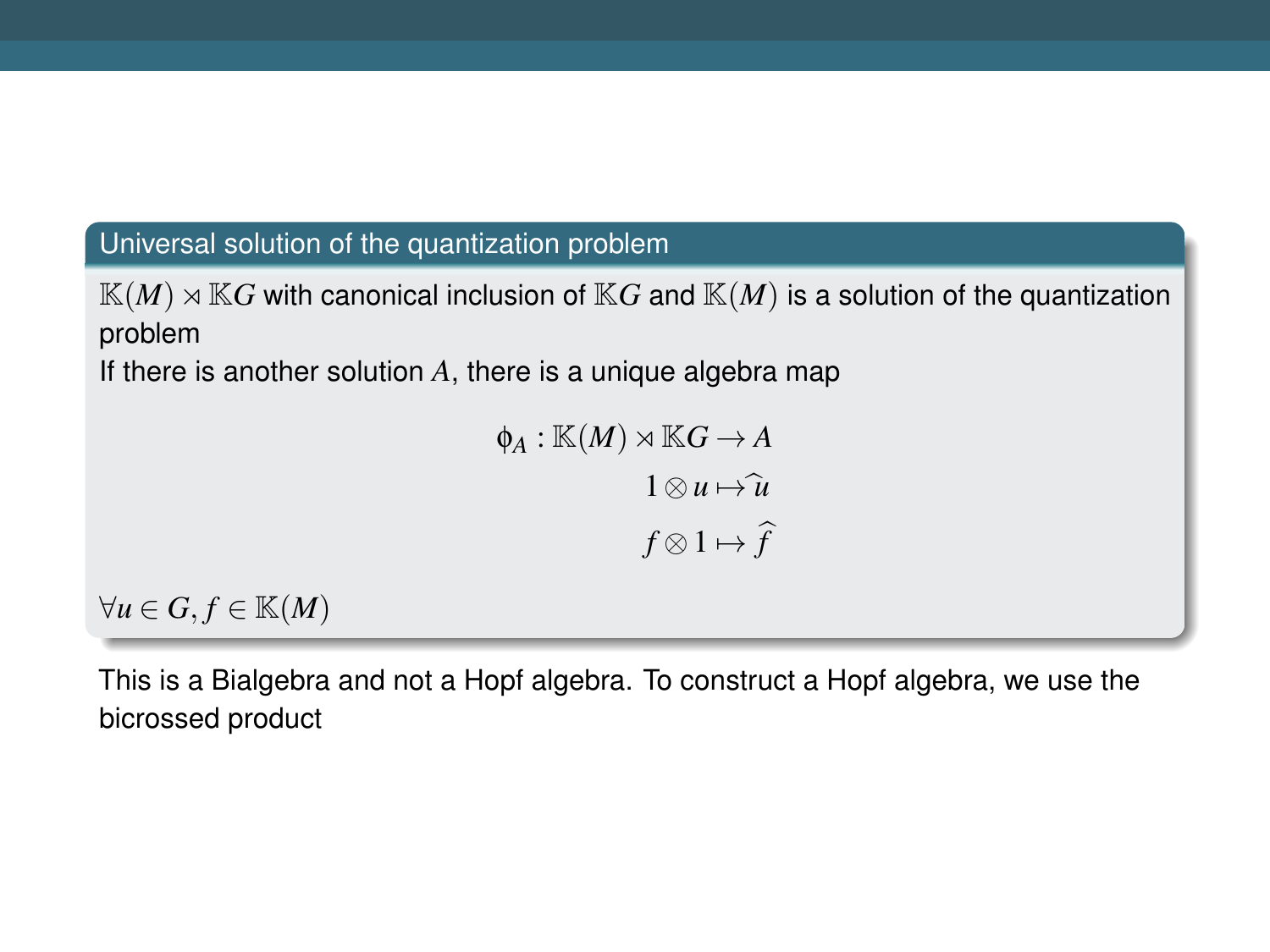The quantum algebra of observable is a non commutative version of the algebra of functions  $C(X)$  where X is the classical phase space, the degree of non commutativity is controlled by  $\hbar$ .

$$
\mathbb{K}(M) \blacktriangleright\!\!\!\triangleleft \mathbb{K} G \stackrel{\hbar\to 0}{-\!\!\!-\!\!\!-\!\!\!-\!\!\!-\!\!\!-\!\!\!\longrightarrow} C(X)
$$

If  $C(X)$  is a Hopf algebra, there exist a coproduct that makes it correspond to a group structure. The non commutativity of the coproduct correspond to non-Abelian group structure on the phase space which give us a curvature on that space. In the frame of general relativity, the degree of curvature is controlled by *G*(the gravitational constant) so

$$
\mathbb{K}(M) \blacktriangleright \triangleleft \mathbb{K}G \stackrel{G\to 0}{\longrightarrow} \mathbb{K}(M) \rtimes \mathbb{K}G
$$

where  $\mathbb{K}(M) \rtimes \mathbb{K}G$  is the usual quantum mechanics